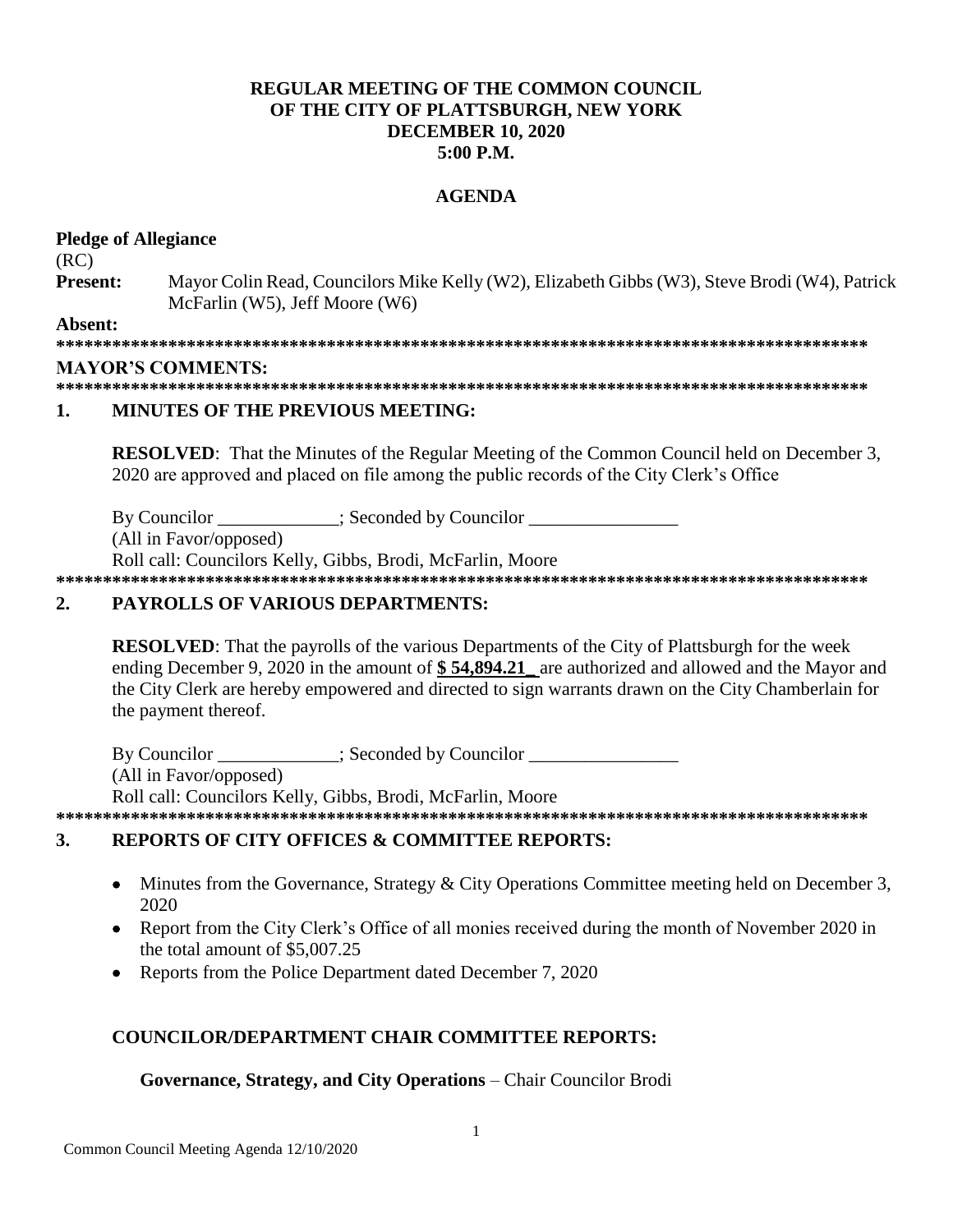**City Infrastructure** – Chair Councilor Moore

**Finance and Budget –** Chair Councilor Kelly

**Public Safety** – Chair Councilor Gibbs

**Plattsburgh Public Library** – Chair Councilor McFarlin

**MLD -** MLD Board President Councilor McFarlin

**RESOLVED**: That the reports as listed are hereby ordered received and any written reports are placed on file among the public records of the City Clerk's Office.

By Councilor  $\qquad \qquad :$  Seconded by Councilor (All in Favor/opposed) Roll call: Councilors Kelly, Gibbs, Brodi, McFarlin, Moore **\*\*\*\*\*\*\*\*\*\*\*\*\*\*\*\*\*\*\*\*\*\*\*\*\*\*\*\*\*\*\*\*\*\*\*\*\*\*\*\*\*\*\*\*\*\*\*\*\*\*\*\*\*\*\*\*\*\*\*\*\*\*\*\*\*\*\*\*\*\*\*\*\*\*\*\*\*\*\*\*\*\*\*\*\*\*\***

**4. CORRESPONDENCE OR RECOMMENDATIONS FROM BOARDS: None**

**\*\*\*\*\*\*\*\*\*\*\*\*\*\*\*\*\*\*\*\*\*\*\*\*\*\*\*\*\*\*\*\*\*\*\*\*\*\*\*\*\*\*\*\*\*\*\*\*\*\*\*\*\*\*\*\*\*\*\*\*\*\*\*\*\*\*\*\*\*\*\*\*\*\*\*\*\*\*\*\*\*\*\*\*\*\*\***

# **5. AUDIT OF CLAIMS:**

**RESOLVED**: That the bills Audited by the Common Council for the week ending December 11, 2020 in the amount of \$ **3,504,303.89** are authorized and allowed and the Mayor and City Clerk are hereby authorized and directed to sign warrants drawn on the City Chamberlain for the payment thereof.

By Councilor \_\_\_\_\_\_\_\_\_\_\_; Seconded by Councilor \_\_\_\_\_\_\_\_\_\_\_\_\_\_\_\_\_\_\_\_\_\_\_\_\_\_\_\_\_\_\_\_ (All in Favor/opposed) Roll call: Councilors Kelly, Gibbs, Brodi, McFarlin, Moore

# **\*\*\*\*\*\*\*\*\*\*\*\*\*\*\*\*\*\*\*\*\*\*\*\*\*\*\*\*\*\*\*\*\*\*\*\*\*\*\*\*\*\*\*\*\*\*\*\*\*\*\*\*\*\*\*\*\*\*\*\*\*\*\*\*\*\*\*\*\*\*\*\*\*\*\*\*\*\*\*\*\*\*\*\*\*\*\***

# **6. PERSONS ADDRESSING COUNCIL ON AGENDA ITEMS ONLY:**  \_\_\_\_\_\_\_\_\_\_\_\_\_\_\_\_\_\_\_\_\_\_\_\_\_\_\_\_\_\_\_\_\_\_\_\_\_\_\_\_\_\_\_\_\_\_\_\_\_\_\_\_\_\_\_\_\_\_\_\_\_\_\_\_\_\_\_\_\_\_\_\_\_\_\_\_\_\_\_\_\_\_\_\_

**\*\*\*\*\*\*\*\*\*\*\*\*\*\*\*\*\*\*\*\*\*\*\*\*\*\*\*\*\*\*\*\*\*\*\*\*\*\*\*\*\*\*\*\*\*\*\*\*\*\*\*\*\*\*\*\*\*\*\*\*\*\*\*\*\*\*\*\*\*\*\*\*\*\*\*\*\*\*\*\*\*\*\*\*\*\*\*** 

### **7. OTHER ITEMS:**

**A. RESOLVED:** In accordance with the request therefore the Common Council approves that Bid "2 Ford Ranger XL Super Cabs" be awarded to Metro Ford Sales, Inc in the amount of \$ 50,722.94.

By Councilor \_\_\_\_\_\_\_\_\_\_\_; Seconded by Councilor \_\_\_\_\_\_\_\_\_\_\_\_\_\_\_\_\_\_\_\_\_\_\_\_\_\_\_\_\_\_\_\_

Discussion:

Roll call: Councilors Kelly, Gibbs, Brodi, McFarlin, Moore

**ACTION TAKEN:** Adopted Defeated Withdrawn Tabled

Follow up Action:

**\*\*\*\*\*\*\*\*\*\*\*\*\*\*\*\*\*\*\*\*\*\*\*\*\*\*\*\*\*\*\*\*\*\*\*\*\*\*\*\*\*\*\*\*\*\*\*\*\*\*\*\*\*\*\*\*\*\*\*\*\*\*\*\*\*\*\*\*\*\*\*\*\*\*\*\*\*\*\*\*\*\*\*\*\*\*\*\*\*\* B.** MAYOR NAMES TIMOTHY SURPITSKI AS DESIGNATED ASSESSOR FOR THE CITY OF

PLATTSBURGH EFFECTIVE JANUARY 1, 2021 FOR THE DURATION OF THE TERM OF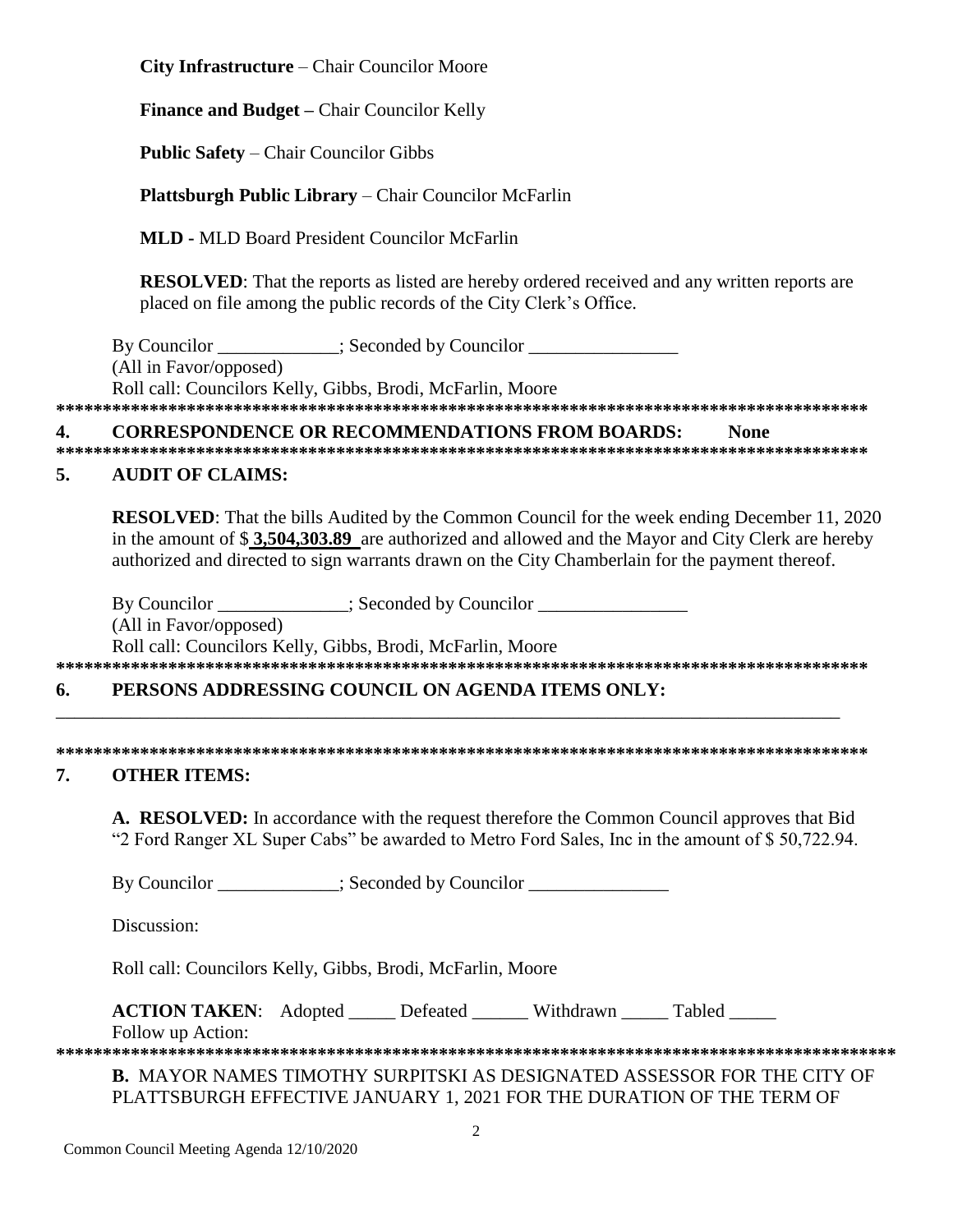THE CONTRACT WITH THE COUNTY OF CLINTON PURSUANT TO RPTL SECTION 1537

Roll call: Councilors Kelly, Gibbs, Brodi, McFarlin, Moore

**ACTION TAKEN:** Adopted \_\_\_\_\_ Defeated \_\_\_\_\_\_ Withdrawn \_\_\_\_\_ Tabled \_\_\_\_\_

Follow up Action:

**\*\*\*\*\*\*\*\*\*\*\*\*\*\*\*\*\*\*\*\*\*\*\*\*\*\*\*\*\*\*\*\*\*\*\*\*\*\*\*\*\*\*\*\*\*\*\*\*\*\*\*\*\*\*\*\*\*\*\*\*\*\*\*\*\*\*\*\*\*\*\*\*\*\*\*\*\*\*\*\*\*\*\*\*\*\*\*\*\*\***

**C.** THE MAYOR HANDS DOWN THE APPOINTMENT OF PATRICIA HOFFMANN TO THE BOARD OF ASSESSMENT REVIEW FOR A FIVE YEAR TERM TO BEGIN ON DECEMBER 11, 2020 AND EXPIRING ON SEPTEMBER 30, 2025.

Roll call: Councilors Kelly, Gibbs, Brodi, McFarlin, Moore

**ACTION TAKEN:** Adopted Defeated Withdrawn Tabled Follow up Action:

**\*\*\*\*\*\*\*\*\*\*\*\*\*\*\*\*\*\*\*\*\*\*\*\*\*\*\*\*\*\*\*\*\*\*\*\*\*\*\*\*\*\*\*\*\*\*\*\*\*\*\*\*\*\*\*\*\*\*\*\*\*\*\*\*\*\*\*\*\*\*\*\*\*\*\*\*\*\*\*\*\*\*\*\*\*\*\*\*\*\***

**D.** THE MAYOR HANDS DOWN THE PROVISIONAL APPOINTMENT OF MICHAEL BESSETTE TO THE POSITION OF SUPERINTENDENT OF THE DEPARTMENT OF PUBLIC WORKS WITH THE SALARY SET AT RANGE 14 STEP \_\_\_\_\_\_\_ OF THE MANAGER'S BASIC SALARY SCHEDULE, EFFECTIVE DECEMBER 11, 2020.

Roll call: Councilors Kelly, Gibbs, Brodi, McFarlin, Moore

**ACTION TAKEN:** Adopted Defeated Withdrawn Tabled

Follow up Action: **\*\*\*\*\*\*\*\*\*\*\*\*\*\*\*\*\*\*\*\*\*\*\*\*\*\*\*\*\*\*\*\*\*\*\*\*\*\*\*\*\*\*\*\*\*\*\*\*\*\*\*\*\*\*\*\*\*\*\*\*\*\*\*\*\*\*\*\*\*\*\*\*\*\*\*\*\*\*\*\*\*\*\*\*\*\*\*\*\*\***

# **[SEQRA REVIEW]**

**E. ADOPTION OF LOCAL LAW P-4 OF 2020:** A local law amending Chapter 300 "Subdivision of Land" and Chapter 360 "Zoning" of the City Code of the City of Plattsburgh to provide exemptions for City Projects.

This Local Law shall take effect immediately upon approval by the Mayor and filing with the New York Secretary of State. The entire text of which has been distributed to and read by the members of the Common Council, is hereby enacted without the reading thereof and a copy of said local law is made part of the minutes of this meeting.

By Councilor \_\_\_\_\_\_\_\_\_\_; Seconded by Councilor \_\_\_\_\_\_\_\_\_\_\_\_\_\_\_\_\_\_\_\_\_\_\_\_\_\_\_\_\_\_\_\_\_

Discussion:

Roll call: Councilors Kelly, Gibbs, Brodi, McFarlin, Moore [Based on results of Clinton County Planning Board 239 referral, super majority required]

**ACTION TAKEN:** Adopted Defeated Withdrawn Tabled

Follow up Action:

**\*\*\*\*\*\*\*\*\*\*\*\*\*\*\*\*\*\*\*\*\*\*\*\*\*\*\*\*\*\*\*\*\*\*\*\*\*\*\*\*\*\*\*\*\*\*\*\*\*\*\*\*\*\*\*\*\*\*\*\*\*\*\*\*\*\*\*\*\*\*\*\*\*\*\*\*\*\*\*\*\*\*\*\*\*\*\*\*\*\***

**F. RESOLVED:** That the Council authorizes the Mayor to sign an Easement Agreement with NYSEG impacting tax map parcel id no.: 204.-1-3.1 to provide new electric services to neighboring properties on